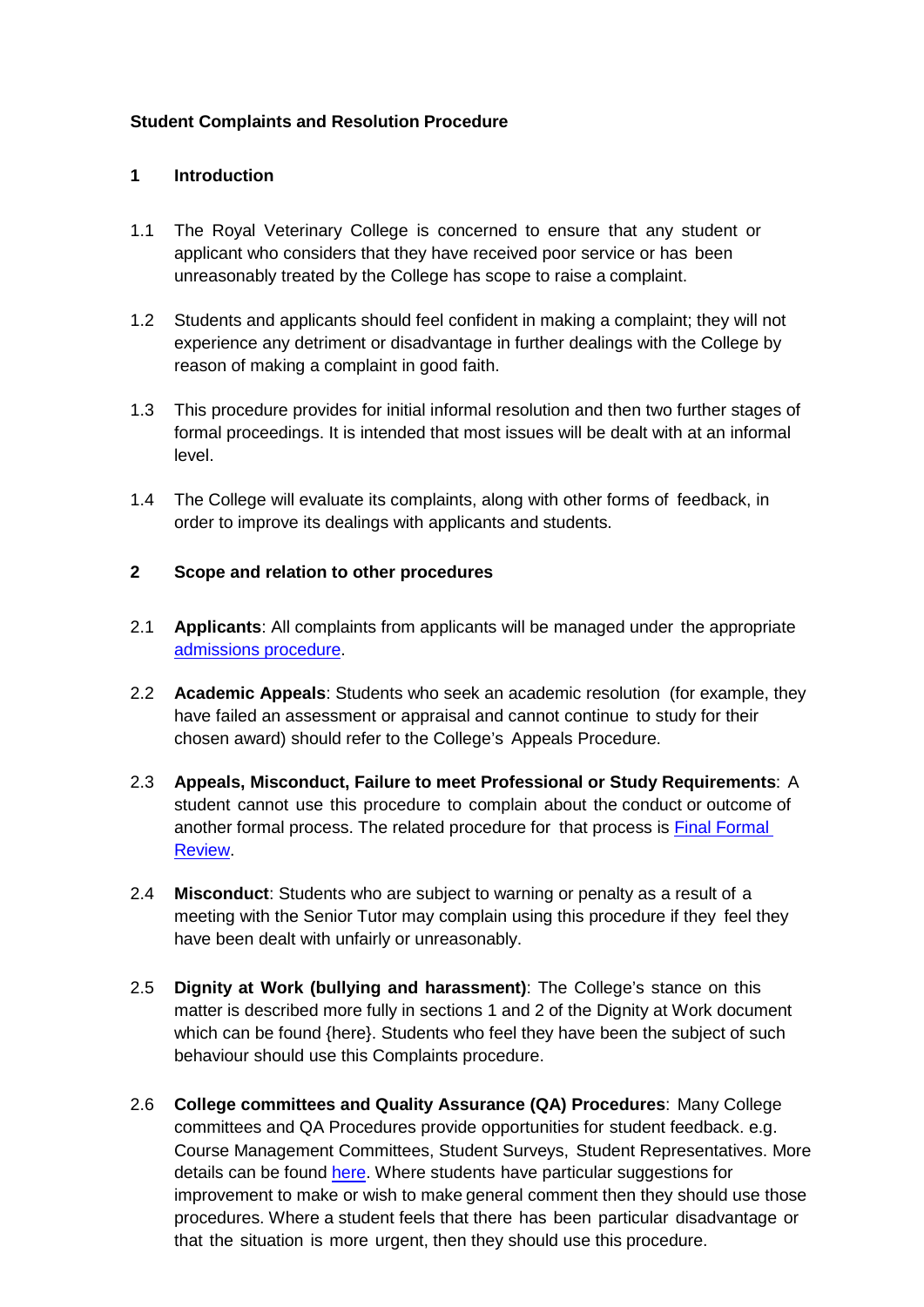# **3 Timings and Outcomes**

- 3.1 Students should submit their complaint as soon as possible and certainly within three months of the event which has prompted the complaint.
- 3.2 The College will endeavour to complete each stage of the process in reasonable time. We would not normally expect any Stage to take more than 30 calendar days, or 90 calendar days for all three stages, without adequate explanation.
- 3.3 This procedure allows all forms of reasonable redress and apology where a complaint is upheld.
- 3.4 At all stages of this procedure, due regard will be taken of the RVC [Charter](http://www.rvc.ac.uk/Media/Default/About/Academic%20Quality,%20Regulations%20and%20Procedures/General/THE%20ROYAL%20VETERINARY%20COLLEGE%20CHARTER.pdf) for students and the balance of responsible behaviour expected by both the College and the students.
- **4 Complaints which are anonymous, unfounded, primarily intended to cause annoyance or hurt (vexatious)**
- 4.1 Anonymous complaints will not be considered.
- 4.2 Students who make complaints that are subsequently found to be vexatious or completely unfounded may themselves be subject of misconduct proceedings.
- 4.3 This procedure may be halted at any stage if the investigator judges the complainant to be vexatious.

# <span id="page-1-0"></span>**5 Initial Advice**

- 5.1 Students unsure about making a complaint may approach any of the following for initial advice:
	- Tutor
	- **Supervisor**
	- Student union representative
	- Course Leader
	- Year Leader
	- Postgraduate Adviser
	- Research Degrees Officer
	- Advice Centre staff
	- Admissions Officers

#### **6 Means of Communication and Receipt of Complaints**

6.1 All Stage 1 complaints should be made in person or in writing via email or letter. All Stage 2 or 3 complaints must be made in writing via a formal letter attached to an email. Social media should not be used as the means of making complaints.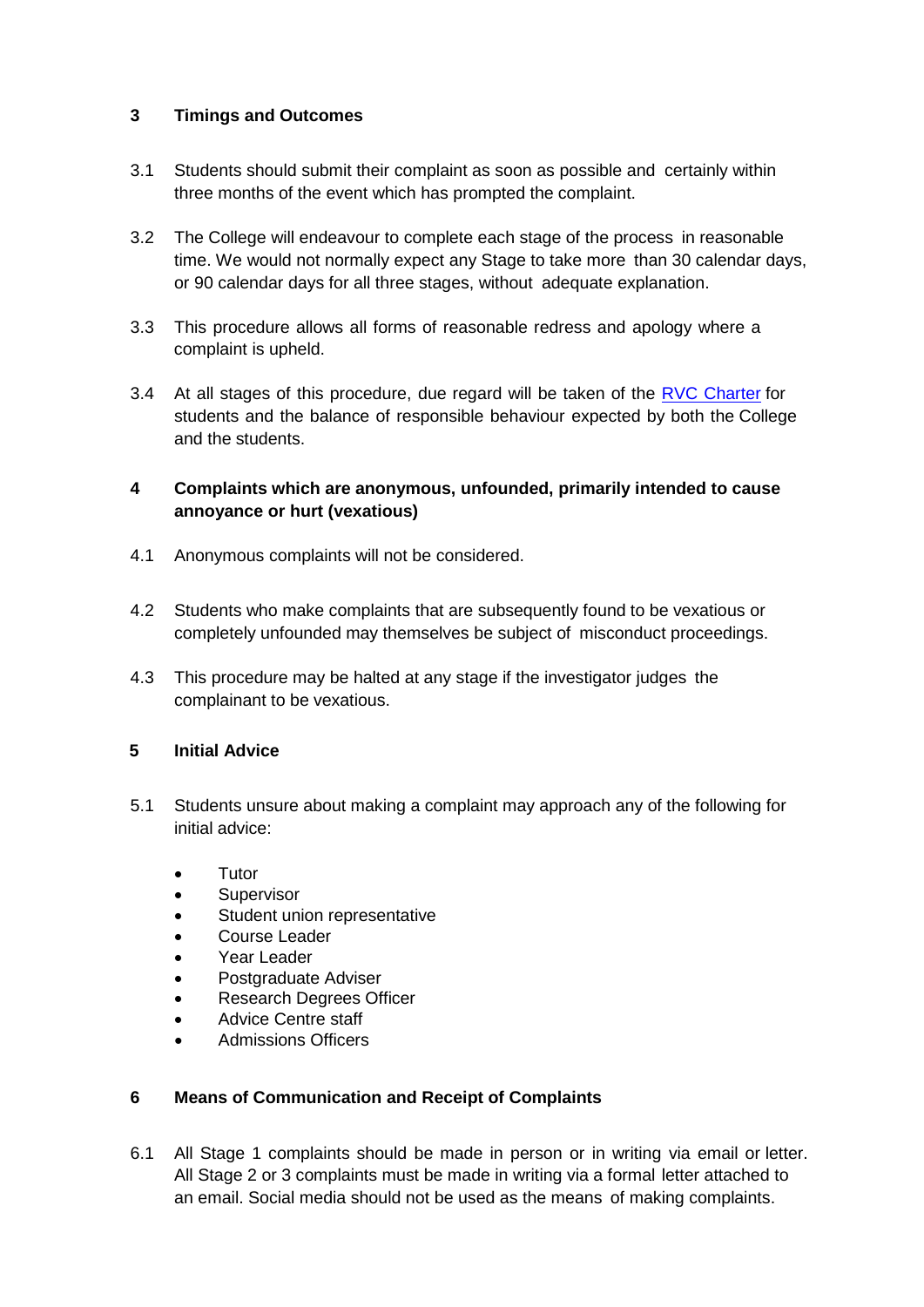- 6.2 In any communication, the student should state:
- the circumstances of their complaint
- the remedy they seek (what they hope to achieve)
- 6.3 All complaints received will be acknowledged by the member of the College receiving the complaint. If the complaint has not previously been considered at Stage 1 or 2 of this procedure, it will be redirected to the appropriate stage by the person acknowledging the complaint.

### **7 Record Keeping and Improvements**

- 7.1 Records of complaints will be retained for 7 years. Details will remain separate from the student's record unless the complaint was considered to be vexatious.
- 7.2 Each year a report will be presented to the Council by the Vice Principal (Learning and the Student Experience) which details the types of complaints received and the recommendations for improvement that were made as a result. This report will not refer to named individuals.

#### **8 Stage 1: Informal**

- 8.1 Process: Students should raise their concerns in person or in writing via email or letter (not social media) directly with the member of staff most related to the concern. If the student feels uncomfortable about this they may raise it through a third party, such as (but not exclusively) their tutor or supervisor, postgraduate adviser, member of the Advice Centre or Student Union representative.
- 8.2 Redirection: If the complaint concerns the conduct of assessment the student should be asked to refer directly to Stage 2. If the complaint is more appropriately raised through a student representative on a committee then the student should be asked to seek out their representative.
- 8.3 The person(s) involved will consider the issues presented and may determine, implement or recommend to the College as necessary, an appropriate remedy at this Stage if they consider the complaint is justified in whole or part. The person can ask for the student to provide supporting or independent evidence. The person undertaking the Stage One investigation will not undertake a formal investigation. If an immediate resolution cannot be implemented ("problem fixed") then the person investigating should write to the student to explain what has happened.
- 8.4 Records and Improvement: No formal record of the handling of the informal complaint will be kept for the College's complaints logging purposes, although records may be created and retained for other purposes. Any possible incremental improvement that could be made by either the College or the complainant as a result of the informal discussions should be made.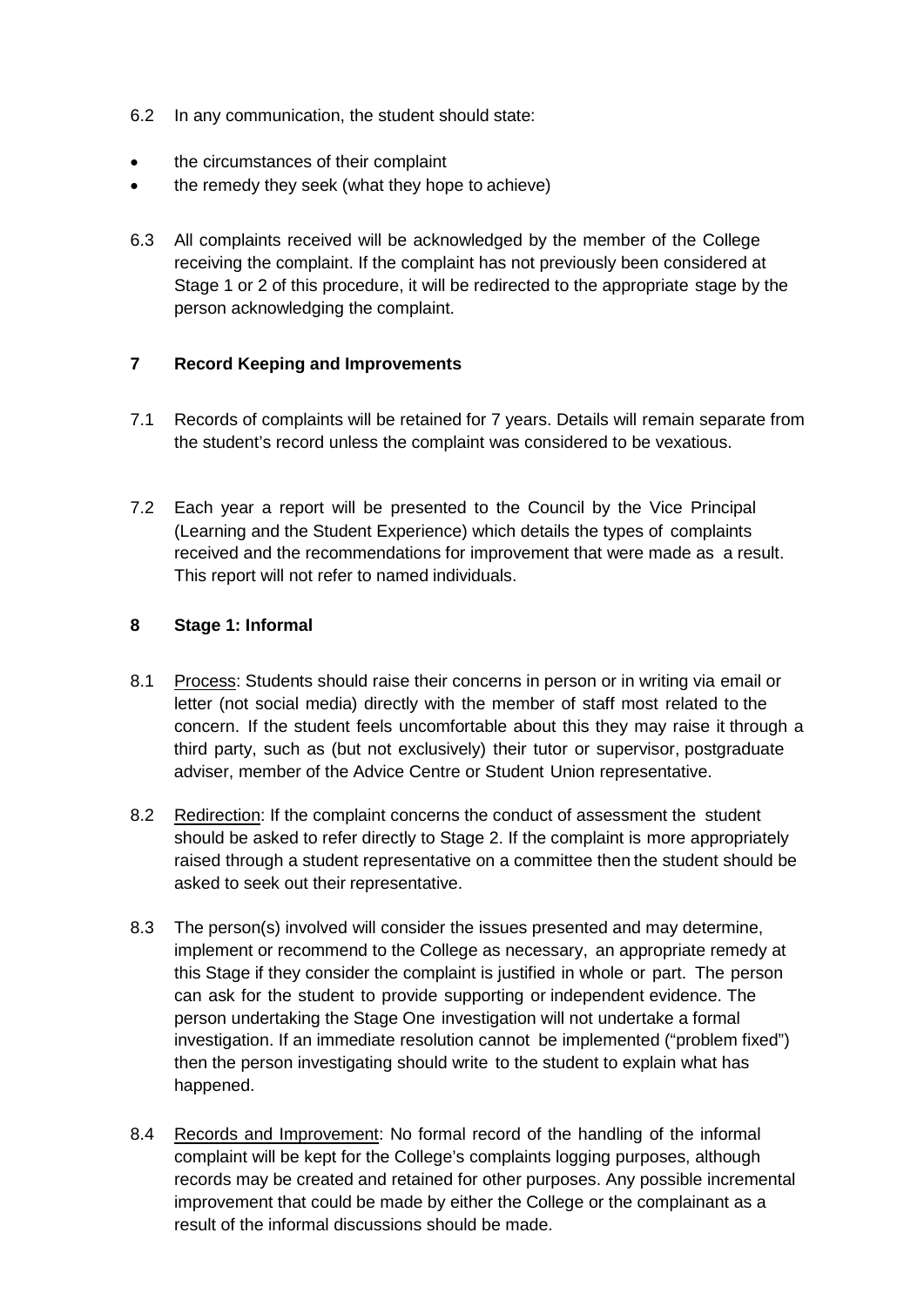# **9 Stage 2: Formal Complaint**

- 9.1 Process: If a complaint has not been resolved at [Stage 1,](#page-1-0) the student should write to the College's Complaints Officer. See section 6 above.
- 9.2 Redirection: Where the College's Complaints Officer receives a complaint unrelated to assessment or academic progress that has not been to Stage 1, s/he will advise that the student should raise the matter with the person concerned in the first instance, if appropriate. Where the complaint concerns the relevant College's Complaints Officer, the [Chief Operating Officer](#page-3-0) (COO) will appoint another member of staff to take their role.
- <span id="page-3-0"></span>9.3 The College's Complaints Officer or COO will appoint an independent and appropriately experienced person to undertake an investigation. ('Investigator').
- 9.4 Where the complaint relates to current supervision or other difficulties with a member of staff the Investigator appointed should be independent of both parties and have been accepted by both parties.
- 9.5 The Investigator shall ensure the student is informed about the power and scope of his/her investigation.
- 9.6 The Investigator shall ensure that the student is informed about a reasonable range of possible remedies for the complaint should the complaint be upheld.
- 9.7 The Investigator shall ensure that the student is informed that at any meeting s/he can be accompanied by a friend.
- 9.8 The Investigator should ensure that they have received information from all key people involved in the matter.
- 9.9 Where the complaint concerns interaction with other students or staff the Investigator may recommend referral to a mediator at any stage of the investigation. If all parties accept mediation then this investigation will be at an end. Once any mediation is concluded the mediator will report back to the Complaints Officer to confirm either the situation is concluded or the complaint needs to be reinstated.
- 9.10 Where the complaint has not been redirected to mediation, the Investigator will reach an informed view on the merits of the complaint by considering the balance of probabilities and shall write a draft report confirming either:
- (i) the complaint is clearly upheld and if so, the remedy proposed for resolution of the complaint.
	- (ii) the complaint is clearly not to be upheld
	- (iii) the case is complex and the findings would benefit from discussion with a panel.
- 9.11 The College's Complaints Officer or COO will consider the report and determine whether or not to convene a panel.